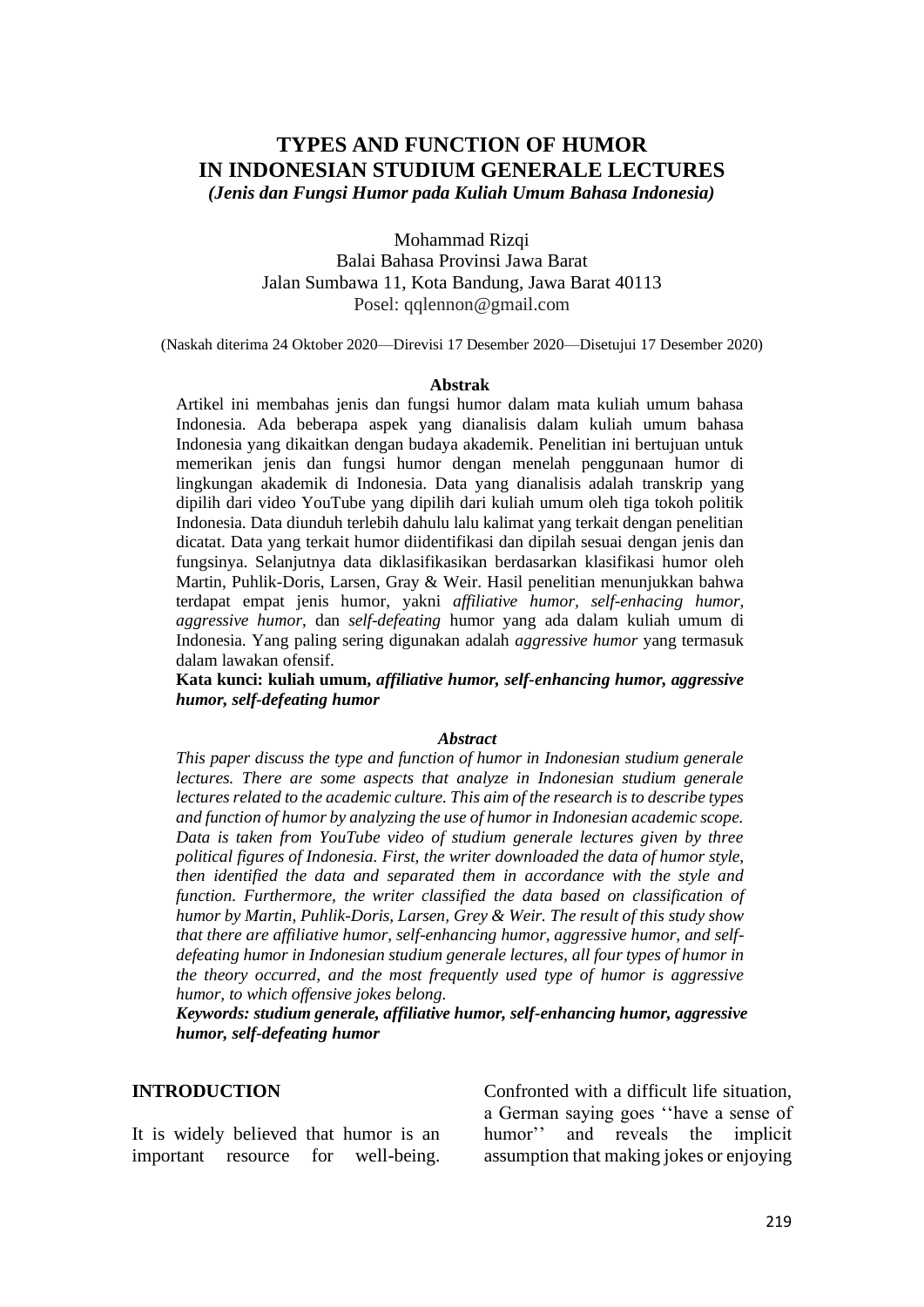absurdities of current life circumstances might help in overcoming a stressful life situation. Humor, conceptualized as a habitual behavior pattern with the general tendency to laugh or tell funny stories, is a multifaceted construct that might be used, for example, to cheer up others as well as oneself or to engage in personal relations (Martin, R. A., Doris, P. P., Larsen, G., Gray, J., & Weir, 2003). One might also differentiate humor-related behaviors by the manner in which the humor is delivered, for example, if humor is used to devaluate oneself or others or to appraise one's or others' abilities, respectively. The manner in which humor is delivered is widely accepted as disposition and therefore as certain style of humor. There is reason to believe that humor plays an important role in explaining well-being. Several sayings, like the one introduced earlier, remind us of the ''healing nature of laughter'' or the effectiveness of ''coping with humor''. Empirical evidence, particularly by Martin et. al. (Martin, R. A., Doris, P. P., Larsen, G., Gray, J., & Weir, 2003), shows important associations of humor styles with well-being. However, humor as a psychological construct is characterized by styles that are closely interrelated but not equally adaptive for well-being (Ruch, 2007). By investigating different constellations of humor styles, new associations might emerge and advance the understanding of humor styles and their association with well-being. Therefore, the present study will develop and use a typology of humor styles similar to the approach of Galloway (Galloway, 2010). Building upon the framework of Martin et. al. and in an attempt to further clarify the associations between humor styles and their contribution to promote well-being, this contribution will investigate how humor types are related to self-regulatory strategies, quality of life, and well-being (Martin, R. A., Doris, P. P., Larsen, G., Gray, J., & Weir, 2003).

The study concerns the types and function of humor in academic lectures. Humor is a commonly used pragmatic strategy in various contexts. In language interaction, it can maintain and develop social relations, create solidarity, and even construct identities. It may even be a way to informally command or give instructions (Aarons, D. & Mierowsky, 2017). Also, the occurrences of humor are not exclusive to humorous situations such as stand up comedies or TV shows only it is also used in professional and even academic contexts. The present study focuses particularly on academic contexts because the traditional advice on the context is to be cohesive, clear, and to avoid ambiguity, since audiences in the discourse tend to expect the exercise of academic language norms by each speaker and writer. Meanwhile, for a situation to be humorous, it requires semantic incongruity and the flouting of pragmatic principles.

It has been found that in academic contexts, humor can be used to construct a certain kind of power relation (Reershemius, 2012), to maintain an identity (Nesi, 2012) or to enhance students' understanding. These, however, are mostly based on Western academic cultures. Meanwhile, both humor and academic discourse are culture specific; in fact, understanding humor in different cultural settings is one the most significant demands affecting students' effective comprehension of lectures (Hyland, 2009).

This study described and explained the types and function of humor style in Indonesian studium generale lectures used by three Indonesian political figures; Sri Mulyani (Minister of Finance), Susi Pudjiastuti (Minister of Marine Affairs and Fisheries), and Ignasius Jonan (Minister of Energy and Mineral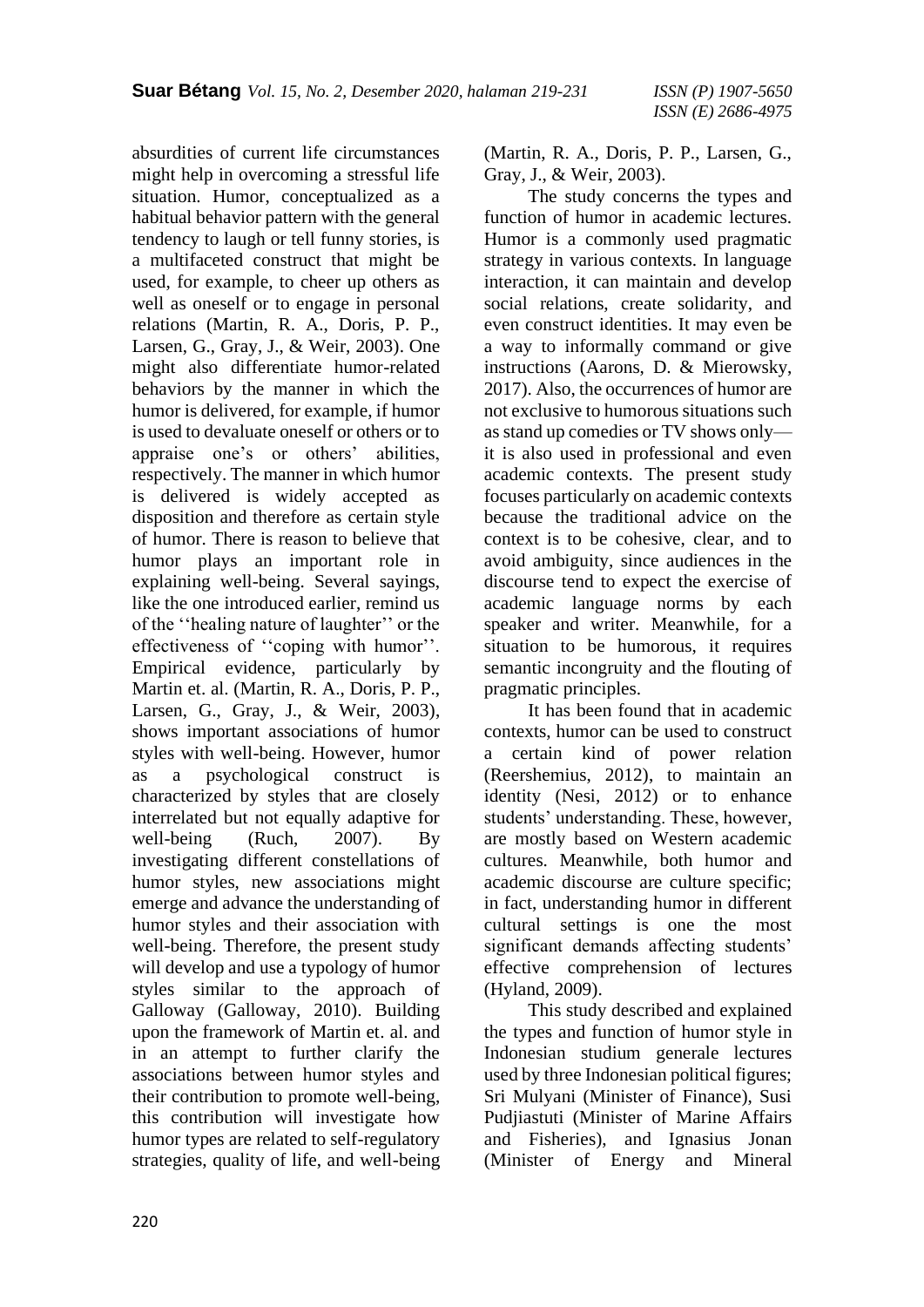Resources). The writer collected the data from three YouTube videos of studium generale lectures in Institut Teknologi Bandung's channel. The university claimed that weekly studium generale lectures are made required course for all the students as part of their effort in building a generation with a sense of responsibility and respect toward their country (Andis, 2011). The analysis of this study looked from the pragmatic scope of linguistics; contexts would be the main consideration in determining the functions of humor. The following part discussed previous studies related to the topic and the theories that used in this research.

## **Academic Discourse and as an Expanding Field of Study**

Hyland defined academic discourse as paradigms and language use existing in the academy (Hyland, 2009). When discussing the genres included in the discourse, he mentioned lectures, to which studium generale contexts could be included, as one of the key genres in the academic world.

As a field of research, academic discourse is an expanding one. Hyland mentions that studies into the field has grown massively since the mid-1960s due to several factors, one of which is how in many countries in Europe, Asia and Australia, increasing social inclusion had caused an expansion of Higher Education in the last two decades.

### **The Pragmatics of Humor in Academic Discourse**

Though an unlikely pair, the relation between humor and academic discourse has become an underlying notion for a number of studies. For one, examined the linguistic features of humor and their link to a quality of a writing. The surprising finding of the study was that there is a "small but positive link" between the two. In the field of spoken academic discourse, Nesi studied the reasons why lecturers use humor in their teaching, and it was found that humor serves several social functions—to preserve social order and break tension—,as well as functions related to maintaining the speaker's academic and professional identity (Nesi, 2012). While the previous two only focuses on the functions of humor, a corpus-based research by Reershemius examined the pragmatic functions of humor in relation to academic cultures of different academic environment (in this case German and English) of the speakers (Reershemius, 2012). The results revealed that German and English presenters equally use humor in their academic lectures, but for different purposes, thus confirming the notion of academic culture.

The background of this study was to find out how humor used in stadium generale lectures in Indonesian university as a specific academic scopes. To examine the underlying structure of the humor styles, exploratory and confirmatory factor analyses with the whole sample were performed. Differential constellations of humor styles, so called humor types, were investigated. Therefore, in order to find different humor types, hierarchical clustering was performed.

## **Typology of Humor Styles**

To assess differences in humor styles, Martin developed the Humor Styles Questionnaire (HSQ), an instrument designed to assess habitual humor-related behavior patterns, that is, different styles of humor (Martin, R. A., Doris, P. P., Larsen, G., Gray, J., & Weir, 2003). They distinguish four humor styles on the two continua ''humor to enhance self-versus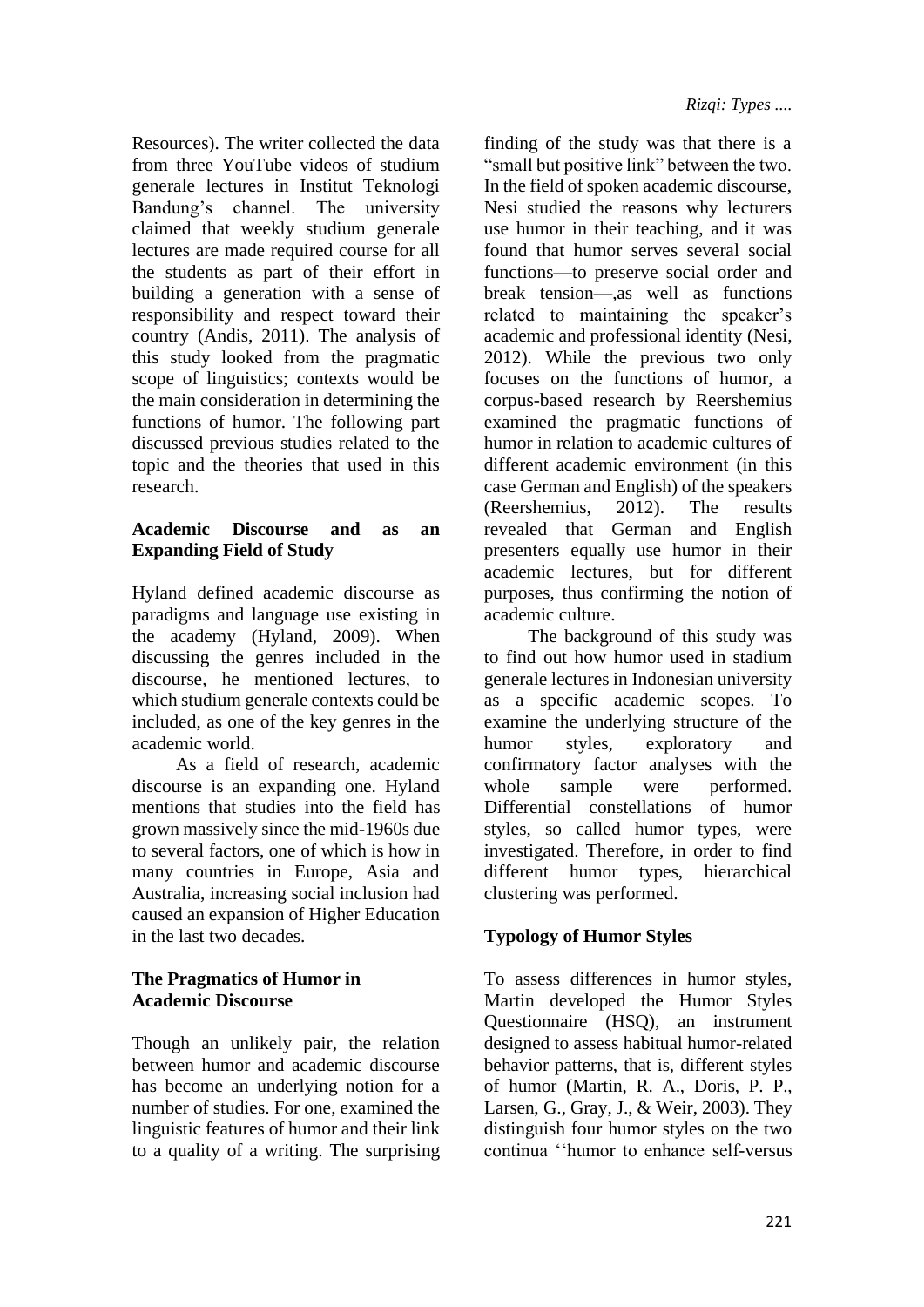relationships with others'' and ''benign versus potentially detrimental humor''. To define these humor styles, Martin et. al. illustrate the humor styles with their potential outcomes in terms of well-being and social interactions.

In the field of psychology, humor has been examined through a number of scales focusing on aspects of the sense of humor related to a speaker's mental health. Martin argued that these scales, however, are often inadequate for analyzing humor in relation to mental health since they do not asses the difference between "positive" humor and "negative" humor. Thus, Martin developed a questionnaire which arguably assesses whether or not the humor used share a positive link to someone's mental health, namely the Humor Styles Questionnaire (HSQ). This scale is argued to focus on the interpersonal functions of humor by individuals in their everyday lives. In developing this scale, Martin et. al. developed a theoretical classification of the functions of humor into four types: the affiliative humor, self-enhancing humor, aggressive humor, and self-defeating humor (Martin, R. A., Doris, P. P., Larsen, G., Gray, J., & Weir, 2003).

## *Affiliative Humor*

*Affiliative humor* reflects a humor style that is used to enhance one's relationships with others in a relatively benign way. It is the tendency to tell jokes and funny stories, in order to amuse and laugh with others. Considered to share a positive link to a speaker's mental health, affiliative humor is a type of humor in which the speaker simply "tell jokes". The purpose of this type of humor is merely to amuse or to release tension in communication. Affiliative humor may be produced through narratives, anecdotes, wordplays, etc. This type of humor usually does not took an expense, neither the speaker's self, nor the listener of the joke. *Self-Enhancing Humor*

Different from the affiliative type of humor, instead of simply telling jokes, *self-enhancing humor* serves a certain purpose in communication. This type is used by individuals to take a stance and control of the social relationship in a conversation. *Self-enhancing humor* refers to humor to enhance the self in a tolerant way and is the tendency to maintain a humorous outlook on life to cheer oneself up. In this present study, the jokes categorized into this type are those related to the speaker's self, more specifically those making the speaker seemed "better" in the eyes of the audience.

### *Aggressive Humor*

*Aggressive humor* is a hostile form of humor to enhance the self at the expense of others and included sarcastic or criticizing humor. The individual using it tells jokes, attempts to amuse or to cause laughter, at the expense of others. This type of humor is used in a communication, simply put, to insult or ridicule others. This may be produced through a sarcasm, direct teasing, etc. Sharing a negative link to an individual's mental health, this type of humor is even related to an attitude of ignoring the possible impact of the joke towards others. Thus, offensive jokes such as sexist and racist jokes belong to this type. Aggressive humor can be seen as antisocial and detrimental for social interactions, but could also be useful in enhancing one's feelings of being superior to others or useful in keeping one's place in the social hierarchy, which both might involve a sense of competence, control, and well-being.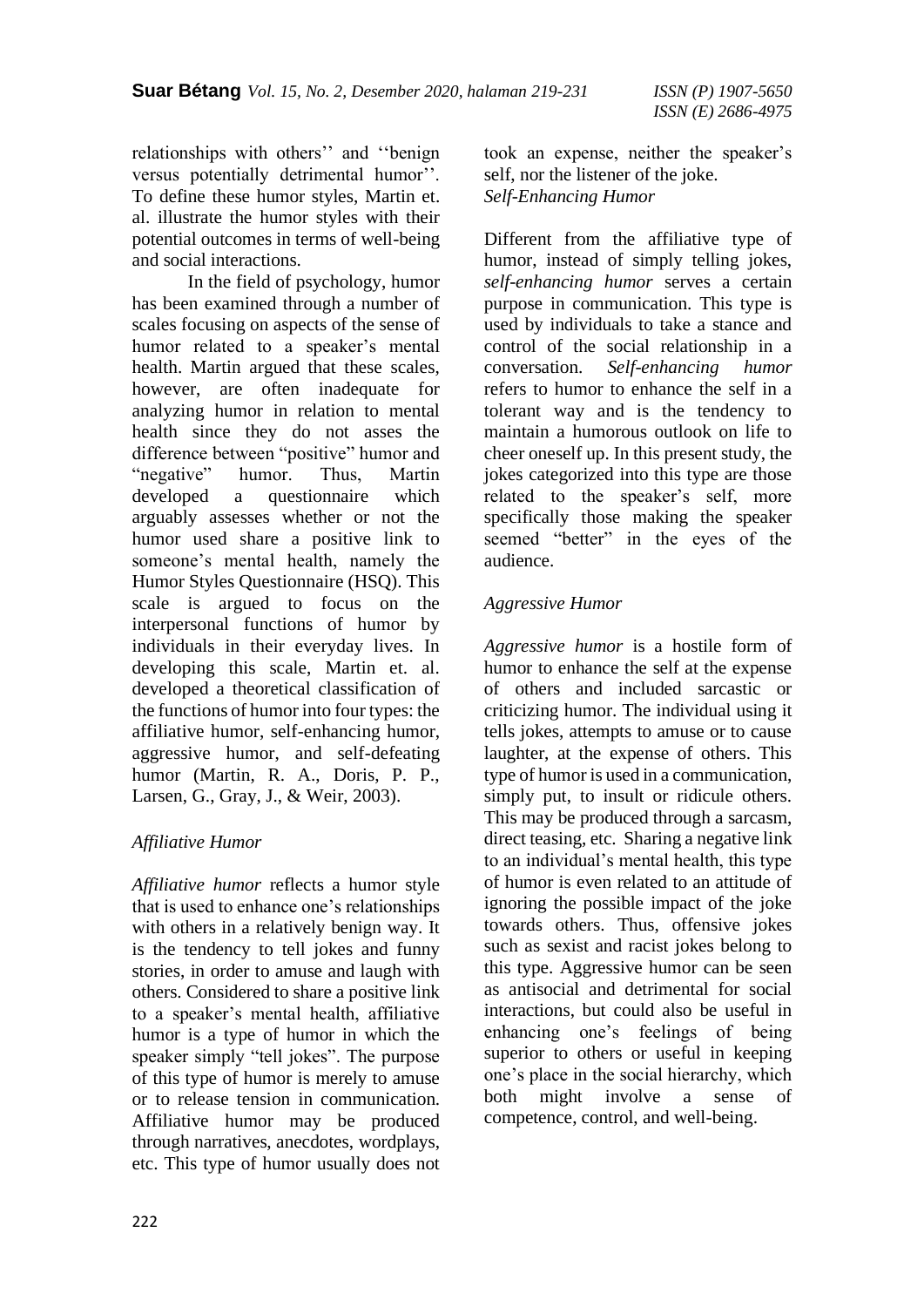### *Self-Defeating Humor*

*Self-defeating humor* is used to enhance relationships with others at the expense and detriment of the self. A self-defeating use of humor is to make fun of oneself for the enjoyment of others, that is, to use humor in a self-disparaging way, or laughing along with others when being made fun of (Chen, G.-H., & Martin, 2007). This last type of humor also took an expense, which is the speaker's self. It can simply be described as the type of humor in which we insult ourselves to cause laughter in a communication. This type of humor, similar to aggressive humor, may be produced through sarcasm, direct teasing, etc. *Selfdefeating humor* might be useful to (re)negotiate one's place in the social hierarchy, to amuse others by making a fool of oneself, and therefore, in general, to affiliate with others.

# **METHODOLOGY**

The data for this analysis are three videos of studium generale lectures by Indonesian political figures set in Institut Teknologi Bandung (ITB). Speakers invited for these lectures varied from national political figures, local successful entrepreneurs, etc., and they would deliver presentations related to their own field. In order to compose a balanced set of data, the three videos chosen are of lectures by three current Indonesian ministers.

This study will adopt a descriptive qualitative analysis in examining the data. The three videos were downloaded from ITB's YouTube channel. Afterwards, the videos were carefully watched, and taking up the methods in previous studies (Nesi, 2012; Reershemius, 2012), the use of humor were identified through the audience's instances of laughter. Each occurrences of humor was analyzed pragmatically to be classified into the four types of humor according to Martin et. al., , by putting them in a table. Following this classification, the patterns found the the types of humor used will be analyzed to make a generalized conclusion which would answer the research question (Martin, R. A., Doris, P. P., Larsen, G., Gray, J., & Weir, 2003).

From each tape, I took a twenty minute excerpt and transcribed all instances of humor. Unanalyzed portions of the tape were also monitored, in order to extract maximum background information and understanding of the group dynamics, which would help to inform the analysis. For the purposes of this paper, I regard humor as being anything the speaker intends to be funny. Tannen points out that the true intention of any utterance cannot be established from the examination of linguistic form alone. This is clearly a problem. I was interested in intentional humor, including humor that remained unsupported by the audience. This precluded a definition based on audience response. While criteria based on speaker intention are clearly fraught with problems of indeterminacy and subjectivity, I decided to work within these limitations, and attempt to use as much objective evidence as was available in each case. As pointed out by an anonymous reviewer, this technique effectively amounted to situating myself as part of the audience, and assessing the utterance's function by its effect on me.

In identifying and coding the humor, numerous clues were used to determine the speaker's intention. I drew on my knowledge of the speakers and the groups as a whole, and also on knowledge of the groups gleaned from the remaining nonanalyzed tape. I relied heavily on context to determine the speaker's intention, and also took into account the audience's response. The audience formed part of the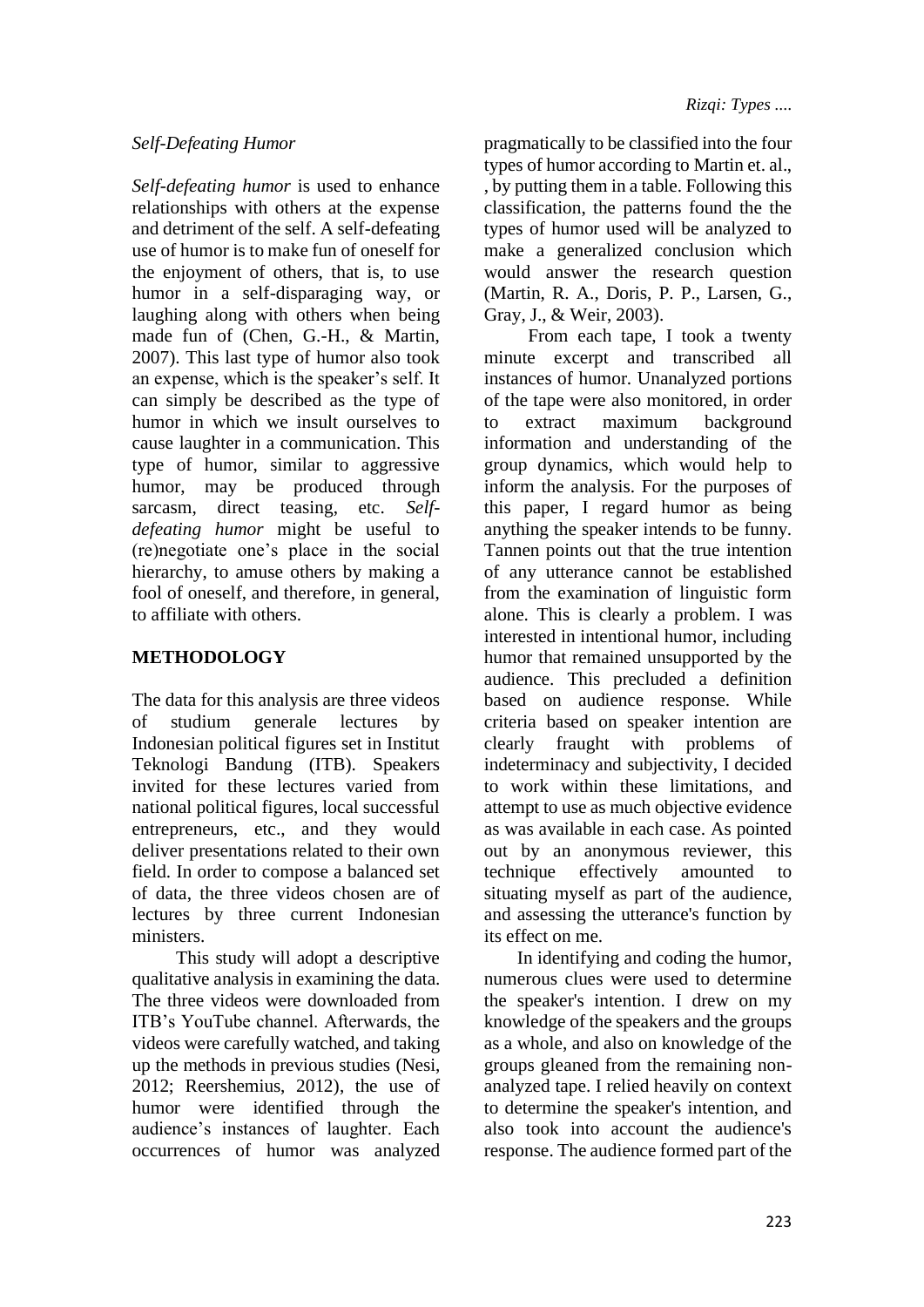group as a whole and so probably shared a similar sense of what is funny with the speaker, so if something appeared to be meant humorously, then an amused audience would provide evidence in support of this. The speaker's tone of voice was also important. Sudden changes in pace or pitch, a laughing or smiling voice and other verbal clues were taken into consideration (Crystal, 1969).

### **DISCUSSION**

The writer fitted log-linear models, firstly to investigate the distribution of the four main functions of humor, and then to investigate behavior more closely with regard to all of the strategies and the specific psychological functions. I outline the overall distribution of the different functions and then move on to describe the model which fits each of the strategies separately.

The research found that all types of humor introduced by Martin et. al,. in 2003 can be found in the three videos of Indonesian studium generale lectures. The following is a table of the total usages of humor, broke down in to the four types of humor proposed by Martin et. Al. Further discussion regarding these results will be written per types of humor.

| N <sub>o</sub> | Speaker             | <b>Total Usage</b><br>of Humor | o<br><b>TYPES OF HUMOR</b> |                    |            |                    |
|----------------|---------------------|--------------------------------|----------------------------|--------------------|------------|--------------------|
|                |                     |                                | Affiliative                | Self-<br>Enhancing | Aggressive | Self-<br>Defeating |
| 1.             | Sri Mulyani         | 30                             | 14                         | $\overline{2}$     | 12         | 2                  |
| 2.             | Susi<br>Pudjiastuti | 29                             | 6                          | 5                  | 14         | $\overline{4}$     |
| 3.             | Ignasius<br>Jonan   | 46                             | 17                         | $\overline{2}$     | 25         | $\overline{2}$     |
| <b>TOTAL</b>   |                     | 105                            | 37                         | 9                  | 51         | 8                  |

**Table 1 Total Usages of Humor**

That I chose to investigate the data from Indonesian studium generale lectures has no doubt influenced the types of functions for which humor is used in my data. There are very few examples of the particularly negative categories - to control, and to create conflict. These functions have been identified as common functions for humor in the literature (Collinson, 1988; Martineau, 1972), but it seems very plausible that the informal friendly context is the reason there are few instances in my sample.

Achieving the general function described in Table 1 was more often the only purpose of the humor produced by men. Women were more likely to also use the humor for some further function, such as to create solidarity through sharing. That the general function was used significantly more by men than by women is probably related to the fact that appearing witty seems more central to a male personal identity than to a female identity (Hay, 1995). A short quip or oneliner, then, performs positive work on a male personal identity. In general, this ability seems much less important for women, and so when they use humor, it tends to be performing a further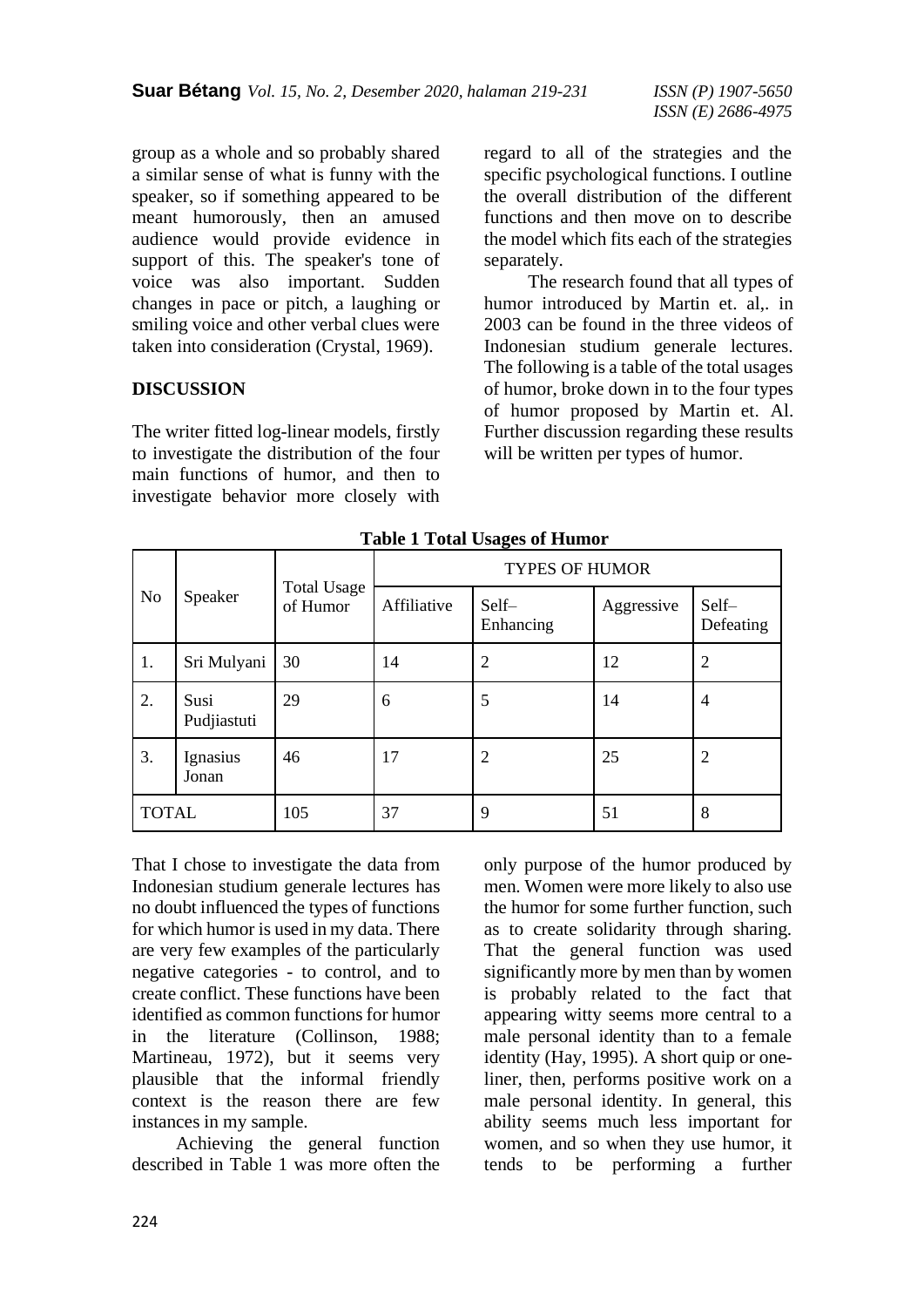identifiable function beyond the general function of increasing solidarity and power and positively affecting personal identity.

It could be argued that female was unable to interpret much of the male humor, and so more male humor than female humor ended up in this general category, which could be seen in some ways as an 'other' category. The claim that males more often use humor for the sole purpose of impressing, appearing funny, or creating a positive personal identity is in part supported by past findings.

Ervin-Tripp and Lampert observed that men's humor consists largely of flip wisecracks and that this tendency further increased in mixed-sex groups. Most short wisecracks in my sample fell into this general function. They are typical of a type of humor designed to elevate status and solidarity within the group and to work on personal identity, without performing any further function (Ervin-Tripp, 1992).

## **Aggressive Humor**

As the most frequently used type of humor—from the three lectures as a whole, and for the second and third lecturers individually—the use of aggressive humor gave the most contour to the findings of this study. The third lecturer, Ignasius Jonan, used this type of humor the most. Of the 46 times he used humor in total, 25 of the jokes belong to this type.

As had been stated previously, offensive jokes such as sexist or racist jokes belong to the aggressive type of humor. In Jonan's case, such kind of humor were actually used. Moffit & Carr proposed that sexual objectification of a woman occurs when she is seen merely based on her appearance, rather than her competence (Darwin, S. M., Moffit, L. B., & Carr, 2010). When he was

presenting the profile of New Zealand's female prime minister, he asked some male members of the audience about whether or not they think she was "pretty". He further asked some of them to compare the prime minister to women who sat next to each of them.

**Ignasius Jonan:** *Eh dek yang belakang*  (0.4) *cantik nggak?* (0.5) *canti::k* (0.2) *sama sebelahmu cantik mana?* 

**Ignasius Jonan:** Hey, you in the back. (Do you think) she's pretty? Yes. Compared to the one next to you, which one is prettier?

By referring to the women as "*sebelahmu*", which can be translated into "the one next to you", a third person pronoun, even though they are equally members of the audience, he was doing an objectification of them (Lochrie, 1999) through language use. As he asked male members of the audience to compare two women, the objectification can be identified as a sexual objectification of women.

Not all of the aggressive humor found in the data share the same degree of offensiveness. A more significant pattern is found, however, in terms of the use of third person pronoun in such humor, marking an objectification. At another time, Ignasius Jonan asked for a volunteer from the audience to read his slide, and after one student did, he made fun of the way she talked, again, using a third person pronoun.

**Ignasius Jonan** Hmm (0.2) *kaya nangis ya ini bacanya.*

**Ignasius Jonan**> Hmm, this one read like she's crying.

Though nonetheless an insult, the joke he made this time is not as offensive as the previous one, since he simply made fun of the way one student talked.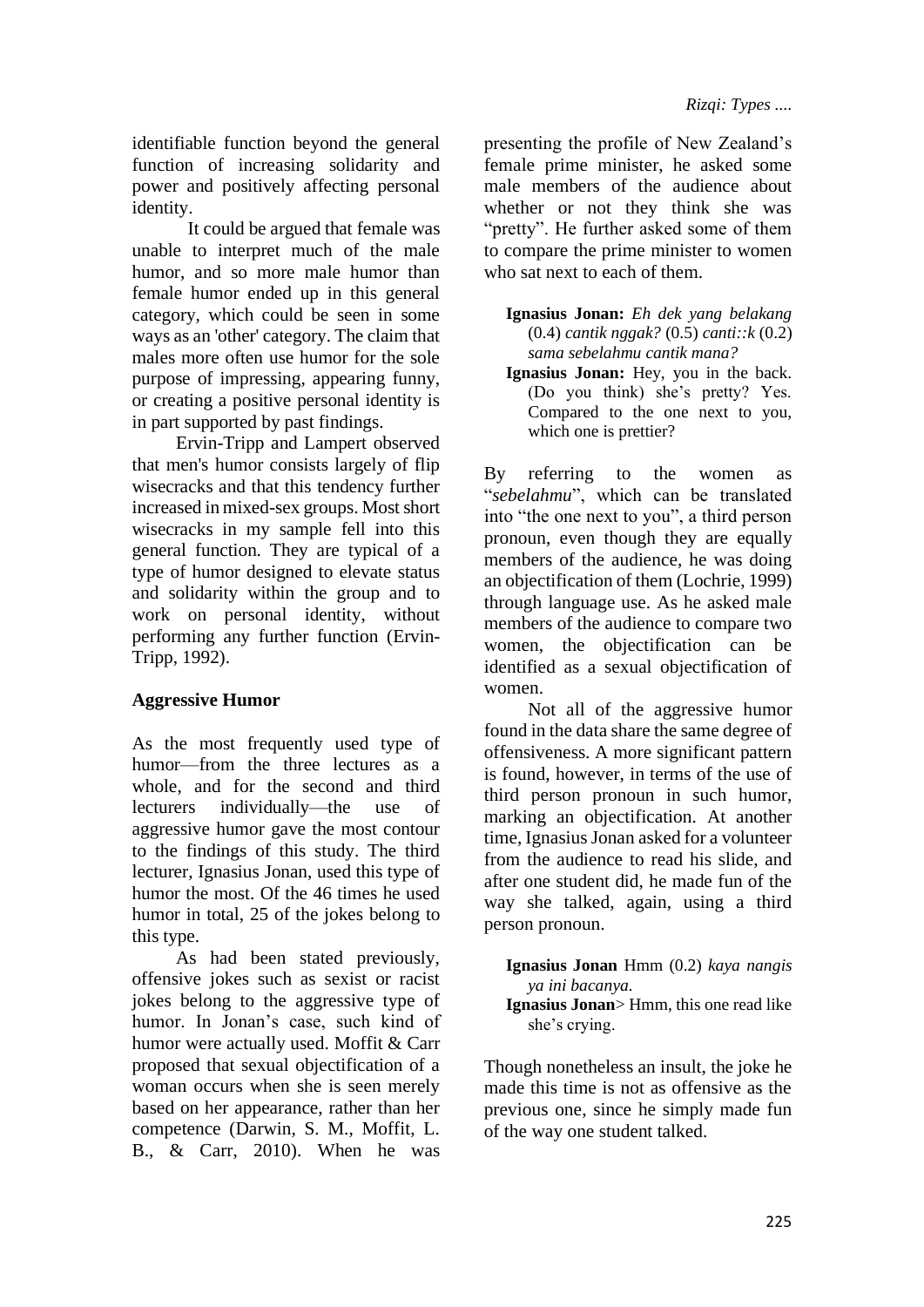As for the other two lecturers, most of the aggressive humor they used were not directed toward the audience.

- **Sri Mulyani:** *Saya kenal banyak sekali menteri keuangan dan pada saat harga minyak seratus mereka gagah banget*  (.) *Pergi kemana-mana naik first cla::s*  (.) *ngomong kayaknya* (0.2) *dunia itu akan indah terus gitu. pada saat harga minyak tiga puluh mereka menjadi sangat humble* (.) *Gitu kan? Nah.*
- **Sri Mulyani:** I know many ministers of finance and when oil price was one hundred they were very proud. (They) travel everywhere with first class (planes), talked as if the world is always going to be beautiful. (But) when oil price was three hundred they became very humble. It's always like that, right?
- **Susi Pudjiastuti:** Thailand *bilang* (0.2) *ya*  we sometime also have problem  $(0.3)$ *tapi mereka agak pelan kan sebetulnya mereka udah nggak punya ikan. ka↑n.*
- **Susi Pudjiastuti:** (The ambassador of) Thailand said, yes we sometime also have problem, but they did not react as much because actually they don't have fishes anymore, see.

The use of third person pronoun "they" and "(the ambassador of) Thailand", again, marked an objectification toward people who are not included in the audience. Instead of addressing an insult toward the audience, they addressed one toward a third party, those ministers and ambassador of Thailand, who are "actors" of their narrative, making it a humor aimed to express solidarity and inclusion in a group (Lochrie, 1999).

### **Affiliative Humor**

As the second most frequently used type of humor, 37 out of the 109 total usages of humor in the three lectures analyzed belong to the affiliative type of humor. The speaker who used this type of humor the most is also speaker 3, Ignasius Jonan. This is the second largest number to the third type of humor, which is the aggressive type. The jokes belong in this type are jokes where the speaker simply make fun of something without expensing any party; neither the speaker nor the listener.

With the highest number of total humor usage, Ignasius Jonan also uses the affiliative humor the most out of the three lecturers. As the current Indonesian Minister of Energy and Mineral resources, he has an experience of being the head of PT. Kereta Api Indonesia. The lecture he gave in the video was actually about leadership, and instead of drawing topics from his position as a minister, he drew a lot of topics and advices for the audience, which are mostly students of ITB, from his experience as the head of PT. KAI. He was even offering to give further lecture about the topic for the students who studies transportation, when he made one of his affiliative jokes.

From the four excerpts of aggressive jokes found in the study above, it can be inferred that the abundant use of aggressive humor varied in terms of to whom the insult is addressed and the implicature of the joke.

- **Ignasius Jonan:** *Nanti kalo mau minta sesi sendiri* (0.3) *mungkin fakultas yang ngurusi prodi transportasi* (0.2) *kalo mau kelas sendiri sih tentang kereta api sih saya mau cerita sih pak.*  ( 1.2) *Tapi nggak satu jam setengah sih*  (0.3) *mungkin* (0.5) *err* (0.3) *tiga empat jam lah.*
- **Ignasius Jonan:** Later if you want another session, maybe for the faculty that includes studies of transportation, if you want your own class about trains, I would like to share more. But maybe not for an hour and a half. Maybe for about three or four hours.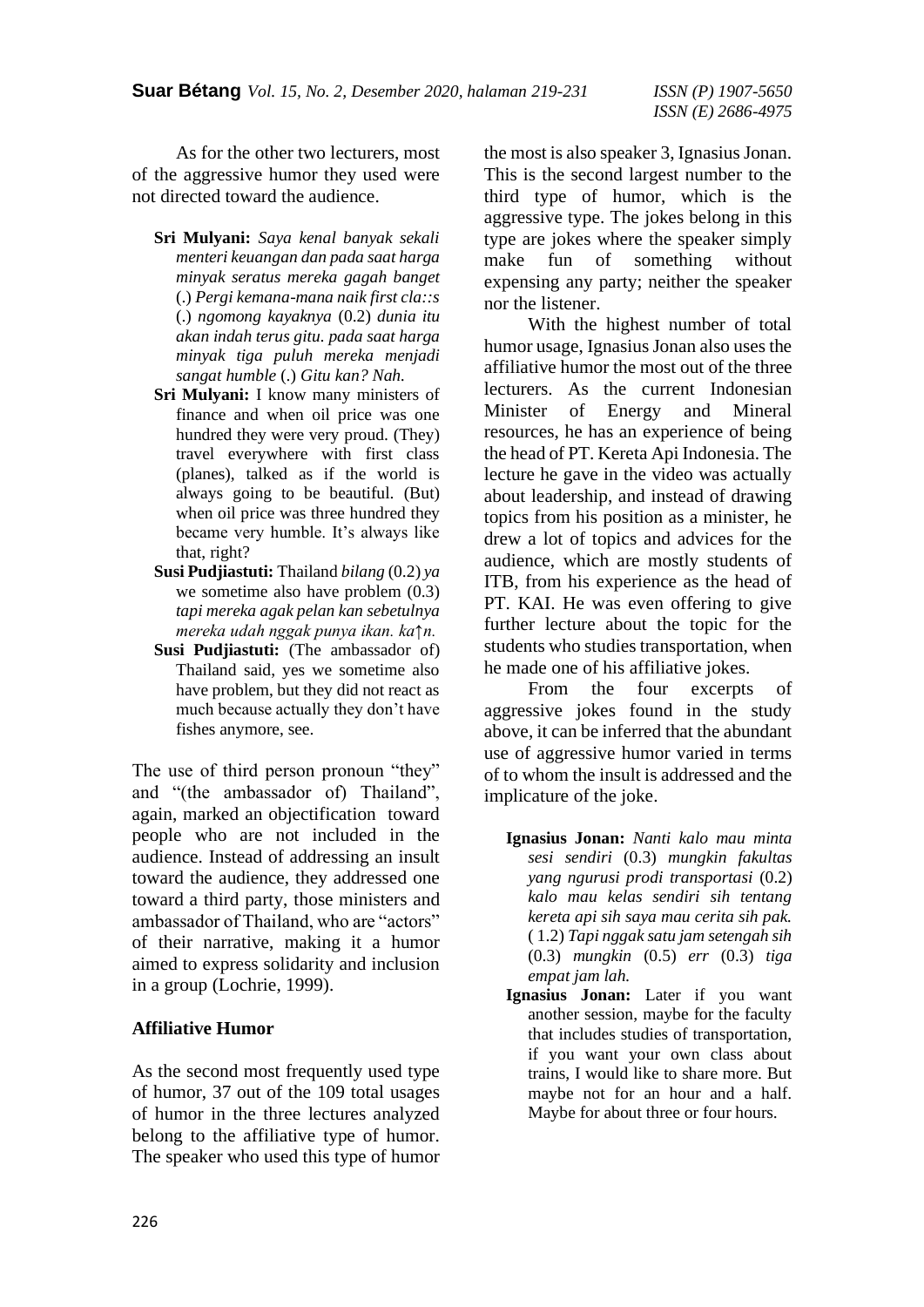In this joke, Jonan makes an absurd statement about having a class for "three or four hours". The audience seemed to think that the additional class he offered would logically take less time than the studium generale lecture, which is about an hour and a half. However, Jonan, aware of this expectation, jokingly said that the additional class would take about three to four hours, which is twice and more of the duration for the studium generale lectures. This humor consist only of a pure joke, an absurd statement of the context. The placement of the joke at the end of a rather long speech is similar to the character of an anecdote. An anecdote is a type of a narrative. which according to Thompson is one of the ways to engage with the audience (Thompson, 2002).

Although Jonan uses the most affiliative humor, relatively, Sri Mulyani is the one that uses the type of humor most often compared to the other types; 14 out of 33 jokes she made in the lecture are of this type. She even opened her lecture with one of these jokes.

- **Sri Mulyani:** Dan yang saya sayangi saya banggakan (.) para mahasiswa ITB yang pada sore hari ini menghadiri kuliah studium generale (.) kreditnya KU0 (0.2) 4 (.) 078 (.) tiga SKS, satu jam (0.4) kira-kira
- **Sri Mulyani:** And the students of ITB whom I love and proud of, who this afternoon are attending this studium generale lecture. The credit for this lecture is KU04978. Three SKS, about an hour.

The audience laughed when she explicitly mentioned the time the lecture would take; three SKS, Indonesian term for university credit unit, which would take about an hour. It is uncommon for Indonesian lecturer to explicitly "translate" the number university credit units into how many hours it would take. Instead, it is normally students who count the hours themselves. This fits to the incongruity theory of humor by Raskin (Nesi, 2012), which argued that something has to contradict the logical expectation of what is supposed to happen in a context (opposition of scripts). The likely implicature of this joke is probably to make fun of students' awareness of the time limit. Aside from that, since there is no expense for this joke—neither the speaker, nor the listener—it belongs to the affiliative type of humor.

The usage of affiliative humor, as can be seen from the two examples above, is used to take the place of "understanding" the audience, and even somewhat "choosing their side". Jonan joked that he will give another lecture for twice the duration of studium generale lecture, and Mulyani made fun of students' awareness of the time limit.

Although not the most used type of humor, the usage of affiliative humor shows that among the three presenters, there are attempts to amuse the audience and release the social tension of the context.

## **Self-Enhancing Humor**

This type of humor, along with selfdefeating humor, are the least used types of humor in the three lectures. Of all three lecturers, the second lecturer, Susi Pudjiastuti is the one who relatively used this type of humor the most. One example of her usage of self-enhancing humor occurred when she was telling a story about the discussion she had with ambassadors of six countries. In narrating the story, she humorously mentioned how the ambassadors underestimate her threat to sink the ships that illegally fished in Indonesian seas.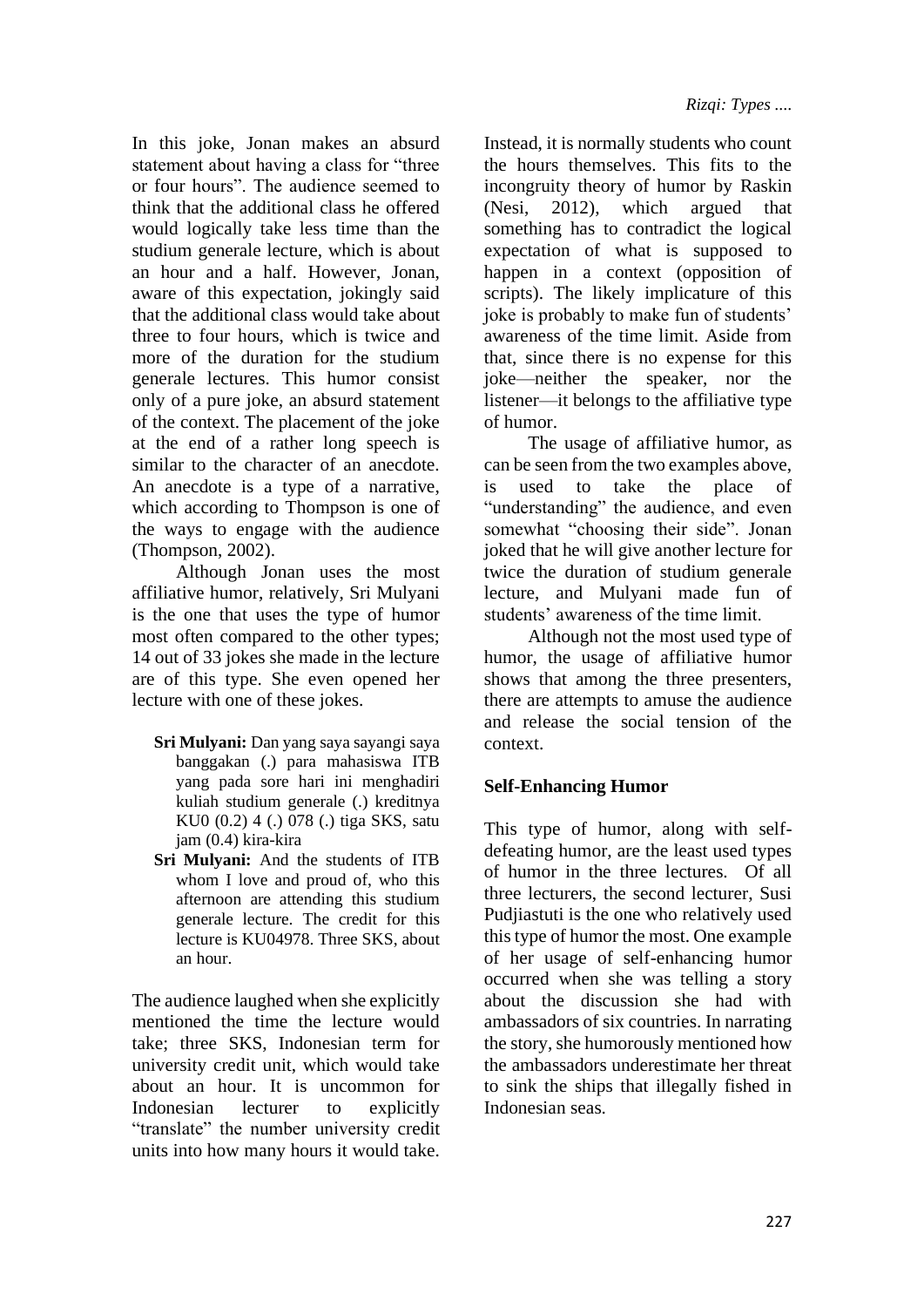- **Susi Pudjiastuti:** *Beberapa keliatan mukanya kaget beberapa mukanya oke mungkin mereka belum kebayang masih* (0.2) *ah paling mikirnya* (0.2) *bu menteri ini ngomong saja*:: *dia ngga*:
- **Susi Pudjiastuti:** Some of them looked surprised and some looked fine, maybe because they still cannot imagine (the realization). Maybe they think 'ah', this minister only talks about it, she won't (actually do it).

Since the very definition of selfenhancing humor is closely related to the notion of "face" in Politeness Theory (Brown & Levinson, 1987), the analysis of this joke relied heavily on this theory. What Pudjiastuti did was narrating her work as a minister, and made fun of people who underestimated her. Therefore, this joke can be categorized as an implicit act of maintaining a competence face (Ting-Toomey, 2005). Thus, the act of maintaining a positive face makes this joke belong to the selfenhancing type.

Similar employment of humor is also done by the first lecturer, Sri Mulyani. When presenting about the development of Indonesian economy in the last few years, she referred to a particular year when she was serving as Indonesian Minister of Finance.

- **Sri Mulyani** *Indonesia even dalam situasi yang shock waktu itu* (.) *karena menteri keuangannya Sri Mulyani juga waktu itu* (.) *Em* (0.2) *Kita masih bisa menjaga empat koma enam dan kemudian bahkan recover dengan sangat cepat di enam koma dua* (0.2) *pada tahun selanjutnya.*
- **Sri Mulyani:** Indonesia, even in a in the middle of a shock back then, because the minister of economy was Sri Mulyani too at the time, we can still maintain our position at four point six, and afterwards even recover quickly to six point two in the following year.

Strictly speaking, this act can be another act of maintaining a competence face (Ting-Toomey, 2005). However, the effort is done explicitly by praising her own success in back then—which is not a common way to maintain a face producing a humor in line with incongruity theory by Raskin. Nonetheless, the act of maintaining a positive face here makes this joke belong to the self-enhancing type.

Though belonging to the least used types of humor, the occurrences of self-enhancing humor shows that from time to time, speakers used joke to maintain positive face in the eyes of the audience.

### **Self-Defeating Humor**

Self-defeating humor, in this study's case, does not necessarily contradict the purpose of self-enhancing humor. In his study of the way presenters use humor in academic research presentation, Reershemius found some usages of humor which were aimed to flatten the hierarchy between the speaker and the listeners (Reershemius, 2012). Some of those humor that he presented in the article can be categorized as selfdefeating humor. However, the selfdefeating humor found in this study are not always aimed for that purpose.

For one, when Susi Pudjiastuti told the story of her negotiation with the six ambassadors, she mimic the way she asked for their help in punishing the ships that illegally crossed Indonesian borders.

- **Susi Pudjiastuti:** *We don't have enough monitoring surveillance (0.2) technology. blablabla (0.5) merendahrendah kan*.
- **Susi Pudjiastuti:** We don't have enough monitoring surveillance (and) technology, blablabla. I was trying to look modest, see.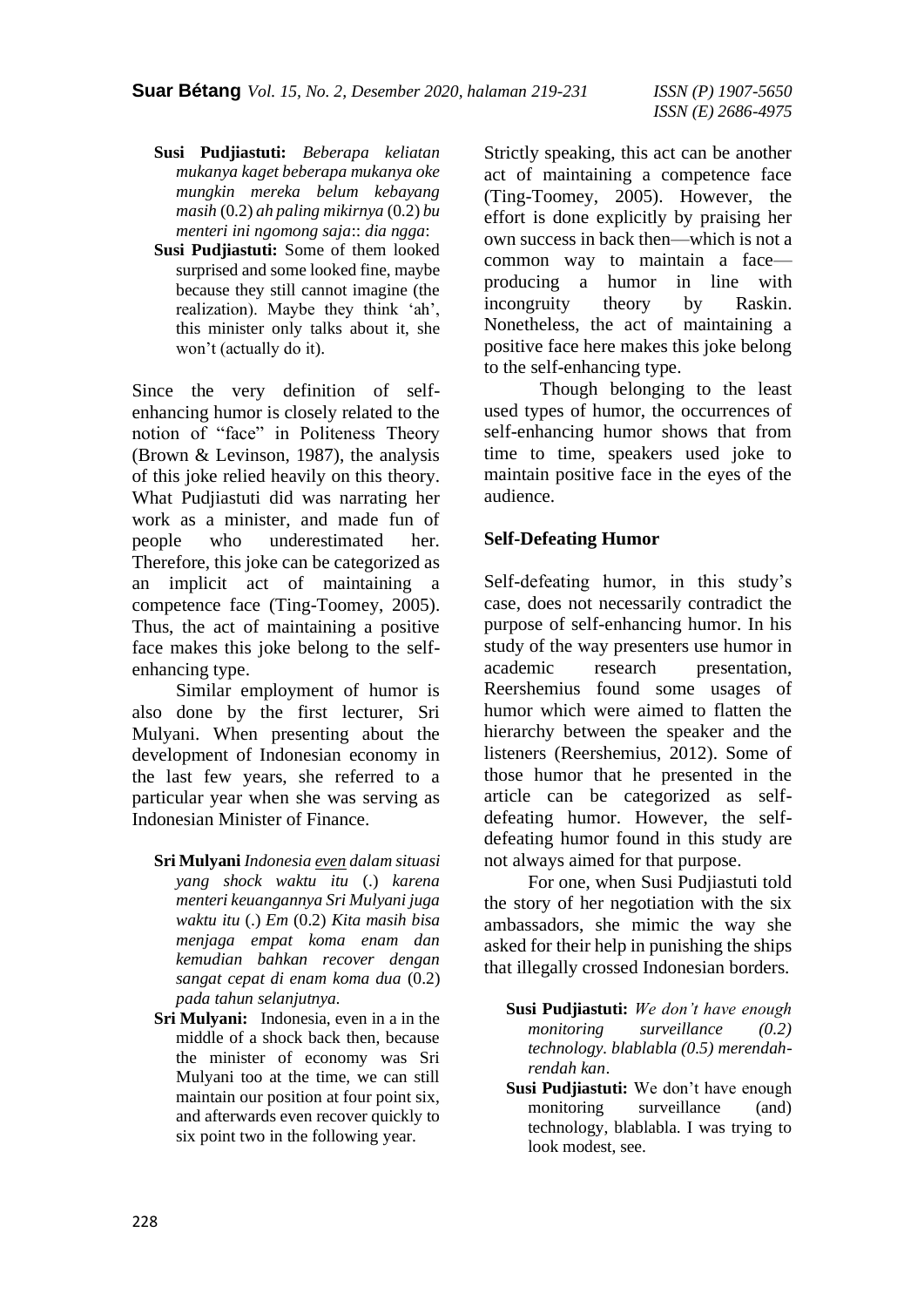In this case, instead of trying to undo the hierarchy of the context, she underline her role as a minister by telling a story of her work as a minister. She simply narrated how she asked for the ambassadors' help, and she made fun of how she tried to look modest in front of them. Hence, she maintained a competence face as a minister, and preserve the hierarchy of the context.

One of such attempt, however, was done by the first speaker, Sri Mulyani. As had been mentioned earlier, she was very aware, and kept showing her awareness, of the time limit for her lecture. Around thirty minutes into her lecture, she mentioned how she was exceeding her own time plan for the first topic.

- **Sri Mulyani:** *Saya sudah lebih dari setengah jam masih belum selesai nomer satu.*
- **Sri Mulyani:** It's past half an hour now and I still haven't finished (topic) number one.

By explicitly mentioning how she exceeded her own time plan, the likely implicature of this joke is that she invited the audience to laugh at her mistake, and then they would somewhat think less of her. Indeed, she did not exactly try to position herself as equals to the audience, but she made an attempt to lower her position in the hierarchy.

The use of self-defeating humor, though one of the least among the other types, showed some interesting findings of this study, from which an inference can be made about studium generale lectures in Indonesia. That is, self-defeating humor are not always aimed to deconstruct the hierarchy of a context; sometimes, it is even used to accentuate it.

#### **CONCLUSION**

The findings of this study has shown that all types of humor categorized by Martin et. al. can be found in the three videos of studium generale lectures by Indonesian ministers (Martin, R. A., Doris, P. P., Larsen, G., Gray, J., & Weir, 2003). The most frequently used type of humor is the aggressive humor—51 out of 105 usages of humor in total—, which include offensive jokes (i.e. sexist joke). Since Hyland defined academic discourse as language within the academy, the use of sexist joke is indeed a surprising and disappointing finding (Hyland, 2009). This implies that awareness of political correctness in Indonesian academic discourse, specifically in studium generale lectures, still needs to be improved.

The second most often type of humor to occur is the affiliative jokes, which implies that attempts to form solidarity and group inclusion do occur in Indonesian academic culture, as in some other academic environments.

As for the usages of self-enhancing humor, they predictably function to maintain a positive face of the speaker. On the other hand, the intriguing finding is that some usages of self-defeating humor do function similarly, though some are aimed more significantly to form solidarity and break down the hierarchy of the academic context.

Humor types were differentially associated with self-regulatory strategies, self-esteem, and well-being. Selfenhancers, characterized by high selfenhancing humor, mean affiliative, low aggressive, and low self-defeating humor showed most favorable associations with quality of life and wellbeing measures. In sum, these findings gained with a typological approach provide further evidence for self-enhancing humor as important resource for well-being, and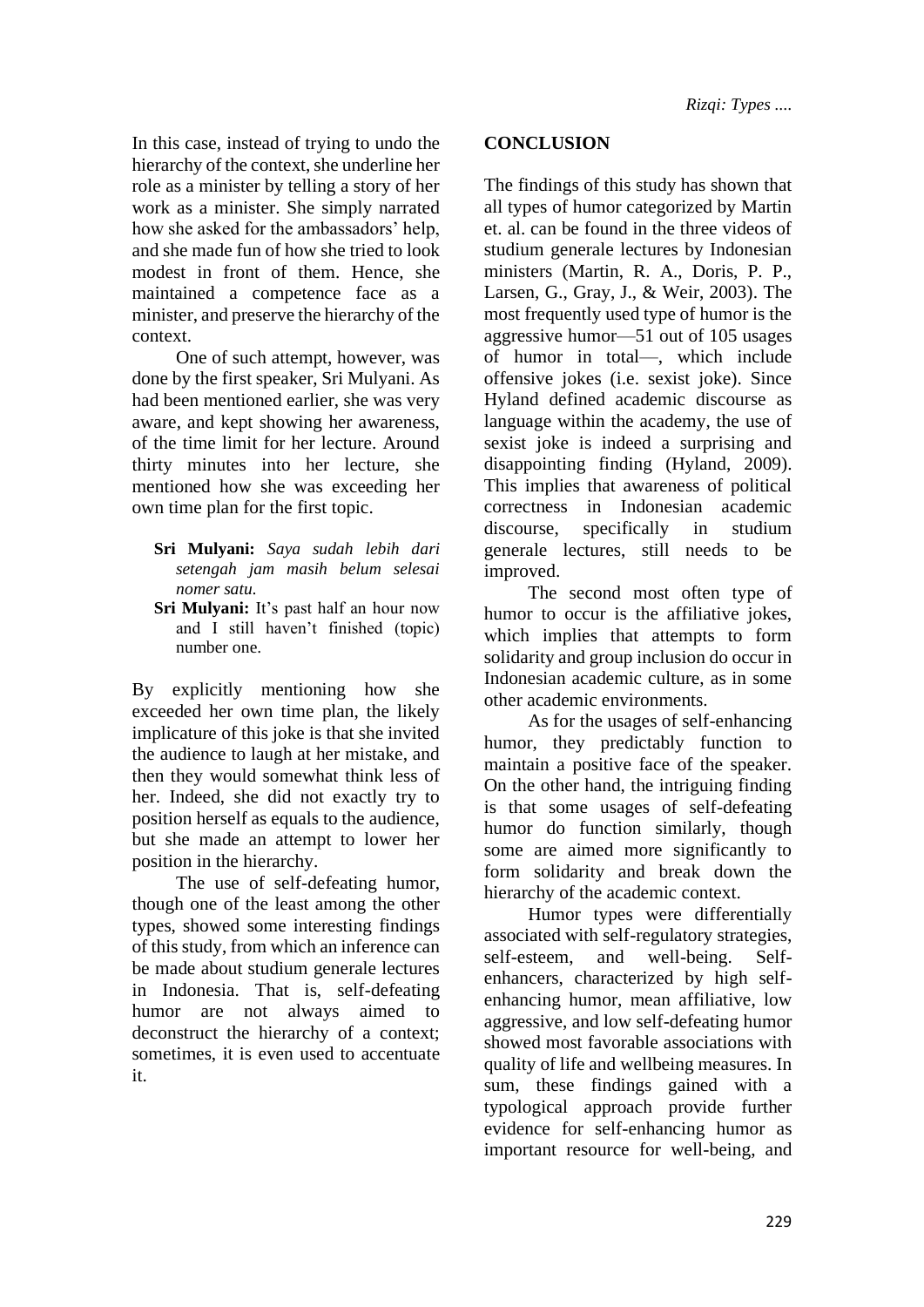especially underline the benefits when self-defeating and aggressive humor are absent.

### **REFERENCES**

- Aarons, D. & Mierowsky, M. (2017). How to do things with jokes: Speech acts in standup comedy. *The European Journal of Humour Research*, *5*(4), 158–168.
- Andis, N. (2011). Studium Generale: Berbagi Bersama Menpera. Retrieved from https://www.itb.ac.id/news/read/310 0/home/studium-generale-berbagibersama-menpera
- Brown, P. & S. L. (1987). *Politeness; Some Universals in Language Usage (Studies in Interactional Sociolinguistics; 4)*. London: Cambridge University Press.
- Chen, G.-H., & Martin, R. A. (2007). A Comparison of Humor Styles, coping humor, and mental health between Chinese and Canadian university students. *Humor*, *20*(3), 215–234. https://doi.org/10.1515/HUMOR.

2007.011

- Collinson, D. (1988). Engineering humour: Masculinity, joking and conflict in shop-floor relations. *Organization Studies*, *9*(2), 181– 199.
- Crystal, D. (1969). *Prosodic systems and intonation in English.* London: Cambridge University Press.
- Darwin, S. M., Moffit, L. B., & Carr, E. R. (2010). Sexual Objectification: Advances to Theory and Research. *The Counseling Psychologist*, *20*(10), 1–33.
- Ervin-Tripp, S. and M. D. L. (1992). Gender differences in the construction of humorous talk. In M. B. and B. M. K. Hall (Ed.), *Locating power: Proceedings of the second*

*Berkeley Women and Language Conference* (pp. 108–117). Berkeley: WOman and Language Group.

- Galloway, G. (2010). Individual differences in personal humor styles: Identification of prominent patterns and their associates. *Personality and Individual Differences*, *48*, 563–567. https://doi.org/10.1016/j.paid.2009. 12.007
- Hay, J. (1995). *Gender and humour: Beyond a joke*. Victoria University of Wellington.
- Hyland, K. (2009). *Academic Discourse*. London/New York: Continuum.
- Lochrie, K. (1999). *Covert Operations: The Medieval Uses of Secrecy*. Philadelphia: University of Pennsylvania Press.
- Martin, R. A., Doris, P. P., Larsen, G., Gray, J., & Weir, K. (2003). Individual differences in uses of humor and their relation to psychological well-being: Development of the Humor Styles Questionnaire. *Journal of Research in Personality*, *37*(1), 48–75.
- Martineau, W. (1972). A model of the social functions of humor. In J. Goldstein and P.E. McGhee (Ed.), *The psychology of humor* (pp. 101– 125). New York: Academic Press.
- Nesi, H. (2012). Laughter in university lectures. *Journal of English for Academic Purposes*, *11*(2), 79–89.
- Reershemius, G. (2012). Research cultures and the pragmatic functions of humor in academic research presentations: A corpus-assisted analysis. *Journal of Pragmatics*, *44*, 863–875.
- Ruch, W. (Ed.). (2007). *The sense of humor: Explorations of a personality characteristic*. Berlin: Mouton de Gruyter.
- Thompson, S. (2002). As the story unfolds': The uses of narrative in